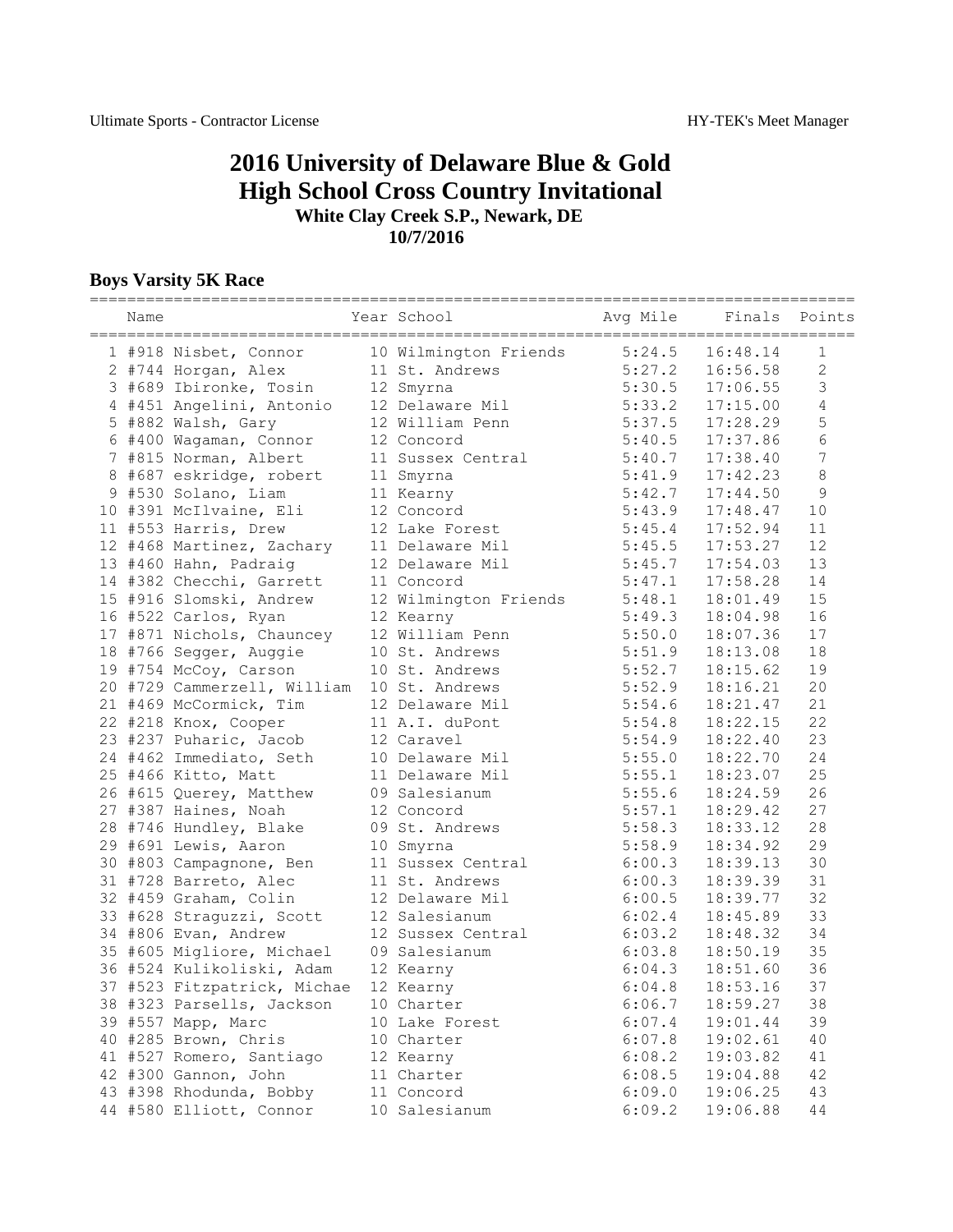| 45 |         | #561 Wills, Patrick         |    | 11 Lake Forest                  |
|----|---------|-----------------------------|----|---------------------------------|
|    |         | 46 #547 Argo, Alex          |    | 12 Lake Forest                  |
|    |         | 47 #519 Balbuena, Alexis    |    | 12 Kearny                       |
|    |         | 48 #575 Chesson, Ted        |    | 11 Salesianum                   |
|    |         | 49 #236 Farquhar, Joel      |    | 12 Caravel                      |
|    |         | 50 #868 Kashner, Zachary    |    | 12 William Pen                  |
|    |         | 51 #380 Bracey, Seth        |    | 10 Concord                      |
|    |         | 52 #657 Hunt, Martin        |    | 12 Sanford                      |
|    |         | 53 #395 Pfander, Cade       |    | 10 Concord                      |
|    |         | 54 #322 O'Neill, Patrick    |    | 11 Charter                      |
|    |         | 55 #737 Doucette, Christian |    | 11 St. Andrews                  |
|    |         | 56 #662 Zimmer, William     |    | 10 Sanford                      |
|    |         | 57 #432 Spence, Justin      |    | 10 Conrad Scho                  |
|    |         |                             |    | 10 Conrad Scho                  |
|    |         | 58 #431 Spence, Jake        |    |                                 |
|    |         | 59 #313 Leyson, Cole        |    | 10 Charter                      |
|    |         | 60 #880 Rodriguez, Luis     |    | 12 William Pen                  |
|    |         | 61 #800 Alexander, PJ       |    | 12 Sussex Cent                  |
|    |         | 62 #678 Archangelo, Chase   |    | 12 Smyrna                       |
|    |         | 63 #571 Callahan, Patrick   |    | 11 Salesianum                   |
|    |         | 64 #570 Byrne, Darian       |    | 12 Salesianum                   |
|    |         | 65 #682 Breamer, Bradley    |    | 10 Smyrna                       |
|    |         | 66 #294 Davis, Charles      |    | 09 Charter                      |
|    |         | 67 #559 Riggi, Zachary      |    | 10 Lake Forest                  |
| 68 |         | #238 Schaefer, Joe          |    | 09 Caravel                      |
|    |         | 69 #549 culver, stephen     |    | 09 Lake Forest                  |
|    |         | 70 #648 Brougher, Riley     |    | 8 Sanford                       |
|    |         | 71 #910 Hanson, Jack        |    | 11 Wilmington                   |
|    |         | 72 #778 Barks, Jake         |    | 12 St. Elizabe                  |
|    |         | 73 #864 Chambers, Andre     |    | 12 William Pen                  |
|    |         | 74 #913 Nakamura, Daniel    |    |                                 |
|    |         |                             |    | 10 Wilmington<br>09 Conrad Scho |
|    |         | 75 #414 Awtry, Max          |    |                                 |
|    |         | 76 #862 Assmann, Will       |    | 11 William Pen                  |
|    |         | 77 #283 Bordrick, Aurelius  |    | 09 Charter                      |
| 78 |         | #785 Vernon, Daniel         |    | 12 St. Elizabe                  |
|    |         | 79 #548 Chandler, Paul      |    | 12 Lake Forest                  |
|    |         | 80 #225 Thompson, Nicholas  |    | 12 A.I. duPont                  |
|    |         | 81 #867 Hillman, Bret       |    | 12 William Pen                  |
|    |         | 82 #219 Kungu, Lewis        |    | 11 A.I. duPont                  |
|    |         | 83 #528 Ruiz, Nick          |    | 12 Kearny                       |
| 84 |         | #912 Knotts, Andrew         |    | 11 Wilmington                   |
|    |         | 85 #497 Sainmervil, Eddy    |    | 12 Delcastle T                  |
|    |         | 86 #907 Fallon, Chase       |    | 10 Wilmington                   |
|    |         | 87 #226 Winslow, Andrew     | 09 | A.I. duPont                     |
| 88 | #214    | Castro, Jan                 |    | 12 A.I. duPont                  |
|    | 89 #650 | Chas, Cassidy               |    | 10 Sanford                      |
| 90 | #802    | Bozimski, Jake              |    | 12 Sussex Cent                  |
|    | 91 #655 | Harwell, Joseph             |    | 9 Sanford                       |
| 92 | #680    |                             |    | 10 Smyrna                       |
|    |         | Blankenship, Trevor         |    |                                 |
| 93 | #426    | Meredith, Matthew           |    | 09 Conrad Scho                  |
| 94 | #679    | Bame, Kofi                  |    | 09 Smyrna                       |
| 95 | #783    | Noel, Alex                  |    | 11 St. Elizabe                  |
| 96 | #498    | Sayers, Jacob               |    | 12 Delcastle T                  |
| 97 | #908    | Gauthier, Nick              |    | 12 Wilmington                   |
| 98 | #418    | Dinesh, Viswathish          |    | 11 Conrad Scho                  |
|    | 99 #491 | Escobar-Huertas, Jo         |    | 11 Delcastle T                  |
|    |         | 100 #651 Childers-Mccollum, |    | 12 Sanford                      |
|    |         | 101 #434 Strickland, Max    |    | 09 Conrad Scho                  |
|    |         |                             |    |                                 |

|  | 45 #561 Wills, Patrick      | 11 Lake Forest               | 6:09.4           | 19:07.64               | 45  |
|--|-----------------------------|------------------------------|------------------|------------------------|-----|
|  | 46 #547 Argo, Alex          | 12 Lake Forest               | 6:09.9           | 19:09.01               | 46  |
|  | 47 #519 Balbuena, Alexis    | 12 Kearny                    | 6:10.2           | 19:10.03               | 47  |
|  | 48 #575 Chesson, Ted        | 11 Salesianum                | 6:10.9           | 19:12.29               | 48  |
|  | 49 #236 Farquhar, Joel      | 12 Caravel                   | 6:11.6           | 19:14.32               | 49  |
|  | 50 #868 Kashner, Zachary    | 12 William Penn              | 6:12.2           | 19:16.23               | 50  |
|  | 51 #380 Bracey, Seth        | 10 Concord                   | 6:12.6           | 19:17.35               | 51  |
|  | 52 #657 Hunt, Martin        | 12 Sanford                   | 6:12.6           | 19:17.63               | 52  |
|  | 53 #395 Pfander, Cade       | 10 Concord                   | 6:13.7           | 19:20.92               | 53  |
|  | 54 #322 O'Neill, Patrick    | 11 Charter                   | 6:13.8           | 19:21.17               | 54  |
|  | 55 #737 Doucette, Christian | 11 St. Andrews               | 6:14.4           | 19:23.18               | 55  |
|  | 56 #662 Zimmer, William     | 10 Sanford                   | 6:14.5           | 19:23.44               | 56  |
|  | 57 #432 Spence, Justin      | 10 Conrad Schoo              | 6:14.6           | 19:23.76               | 57  |
|  | 58 #431 Spence, Jake        | 10 Conrad Schoo              | 6:15.0           | 19:24.97               | 58  |
|  | 59 #313 Leyson, Cole        | 10 Charter                   | 6:15.9           | 19:27.83               | 59  |
|  | 60 #880 Rodriguez, Luis     | 12 William Penn              | 6:16.4           | 19:29.43               | 60  |
|  | 61 #800 Alexander, PJ       | 12 Sussex Central            | 6:18.1           | 19:34.73               | 61  |
|  | 62 #678 Archangelo, Chase   |                              | 6:19.0           | 19:37.43               | 62  |
|  |                             | 12 Smyrna<br>11 Salesianum   | 6:20.2           | 19:41.13               | 63  |
|  | 63 #571 Callahan, Patrick   |                              |                  | 19:42.79               | 64  |
|  | 64 #570 Byrne, Darian       | 12 Salesianum                | 6:20.7<br>6:21.4 | 19:44.96               | 65  |
|  | 65 #682 Breamer, Bradley    | 10 Smyrna                    |                  | 19:46.68               | 66  |
|  | 66 #294 Davis, Charles      | 09 Charter                   | 6:22.0           |                        | 67  |
|  | 67 #559 Riggi, Zachary      | 10 Lake Forest<br>09 Caravel | 6:22.2           | 19:47.46               |     |
|  | 68 #238 Schaefer, Joe       |                              | 6:25.3           | 19:56.87<br>19:57.22   | 68  |
|  | 69 #549 culver, stephen     | 09 Lake Forest               | 6:25.4           |                        | 69  |
|  | 70 #648 Brougher, Riley     | 8 Sanford                    | 6:26.4           | 20:00.49               | 70  |
|  | 71 #910 Hanson, Jack        | 11 Wilmington Friends 6:27.9 |                  | 20:04.89               | 71  |
|  | 72 #778 Barks, Jake         | 12 St. Elizabeth             | 6:30.1           | 20:11.89               | 72  |
|  | 73 #864 Chambers, Andre     | 12 William Penn              | 6:30.2           | 20:12.19               | 73  |
|  | 74 #913 Nakamura, Daniel    | 10 Wilmington Friends        | 6:31.3           | 20:15.46               | 74  |
|  | 75 #414 Awtry, Max          | 09 Conrad Schoo              | 6:31.6           | 20:16.47               | 75  |
|  | 76 #862 Assmann, Will       | 11 William Penn              | 6:32.1           | 20:17.97               | 76  |
|  | 77 #283 Bordrick, Aurelius  | 09 Charter                   | 6:33.6           | 20:22.67               | 77  |
|  | 78 #785 Vernon, Daniel      | 12 St. Elizabeth             | 6:33.7           | 20:22.97               | 78  |
|  | 79 #548 Chandler, Paul      | 12 Lake Forest               | 6:33.8           | 20:23.28               | 79  |
|  | 80 #225 Thompson, Nicholas  | 12 A.I. duPont               | 6:36.9           | 20:33.03               | 80  |
|  | 81 #867 Hillman, Bret       | 12 William Penn              | 6:37.2           | 20:33.96               | 81  |
|  | 82 #219 Kungu, Lewis        | 11 A.I. duPont 6:39.2        |                  | 20:40.02               | 82  |
|  | 83 #528 Ruiz, Nick          | 12 Kearny                    | 6:39.7           | 20:41.60               | 83  |
|  | 84 #912 Knotts, Andrew      | 11 Wilmington Friends        |                  | $6:42.4$ $20:49.99$ 84 |     |
|  | 85 #497 Sainmervil, Eddy    | 12 Delcastle Tech            | 6:45.5           | 20:59.78               | 85  |
|  | 86 #907 Fallon, Chase       | 10 Wilmington Friends        | 6:45.7           | 21:00.34               | 86  |
|  | 87 #226 Winslow, Andrew     | 09 A.I. duPont               | 6:48.1           | 21:07.73               | 87  |
|  | 88 #214 Castro, Jan         | 12 A.I. duPont               | 6:48.7           | 21:09.53               | 88  |
|  | 89 #650 Chas, Cassidy       | 10 Sanford                   | 6:49.3           | 21:11.63               | 89  |
|  | 90 #802 Bozimski, Jake      | 12 Sussex Central            | 6:49.8           | 21:13.05               | 90  |
|  | 91 #655 Harwell, Joseph     | 9 Sanford                    | 6:51.7           | 21:19.02               | 91  |
|  | 92 #680 Blankenship, Trevor | 10 Smyrna                    | 6:54.8           | 21:28.54               | 92  |
|  | 93 #426 Meredith, Matthew   | 09 Conrad Schoo              | 6:55.0           | 21:29.31               | 93  |
|  | 94 #679 Bame, Kofi          | 09 Smyrna                    | 6:56.4           | 21:33.54               | 94  |
|  | 95 #783 Noel, Alex          | 11 St. Elizabeth             | 6:57.3           | 21:36.25               | 95  |
|  | 96 #498 Sayers, Jacob       | 12 Delcastle Tech            | 6:58.6           | 21:40.44               | 96  |
|  | 97 #908 Gauthier, Nick      | 12 Wilmington Friends        | 7:00.6           | 21:46.47               | 97  |
|  | 98 #418 Dinesh, Viswathish  | 11 Conrad Schoo              | 7:01.1           | 21:48.15               | 98  |
|  | 99 #491 Escobar-Huertas, Jo | 11 Delcastle Tech            | 7:01.5           | 21:49.27               | 99  |
|  | 100 #651 Childers-Mccollum, | 12 Sanford                   | 7:01.7           | 21:50.18               | 100 |
|  | 101 #434 Strickland, Max    | 09 Conrad Schoo              | 7:01.9           | 21:50.72               | 101 |
|  |                             |                              |                  |                        |     |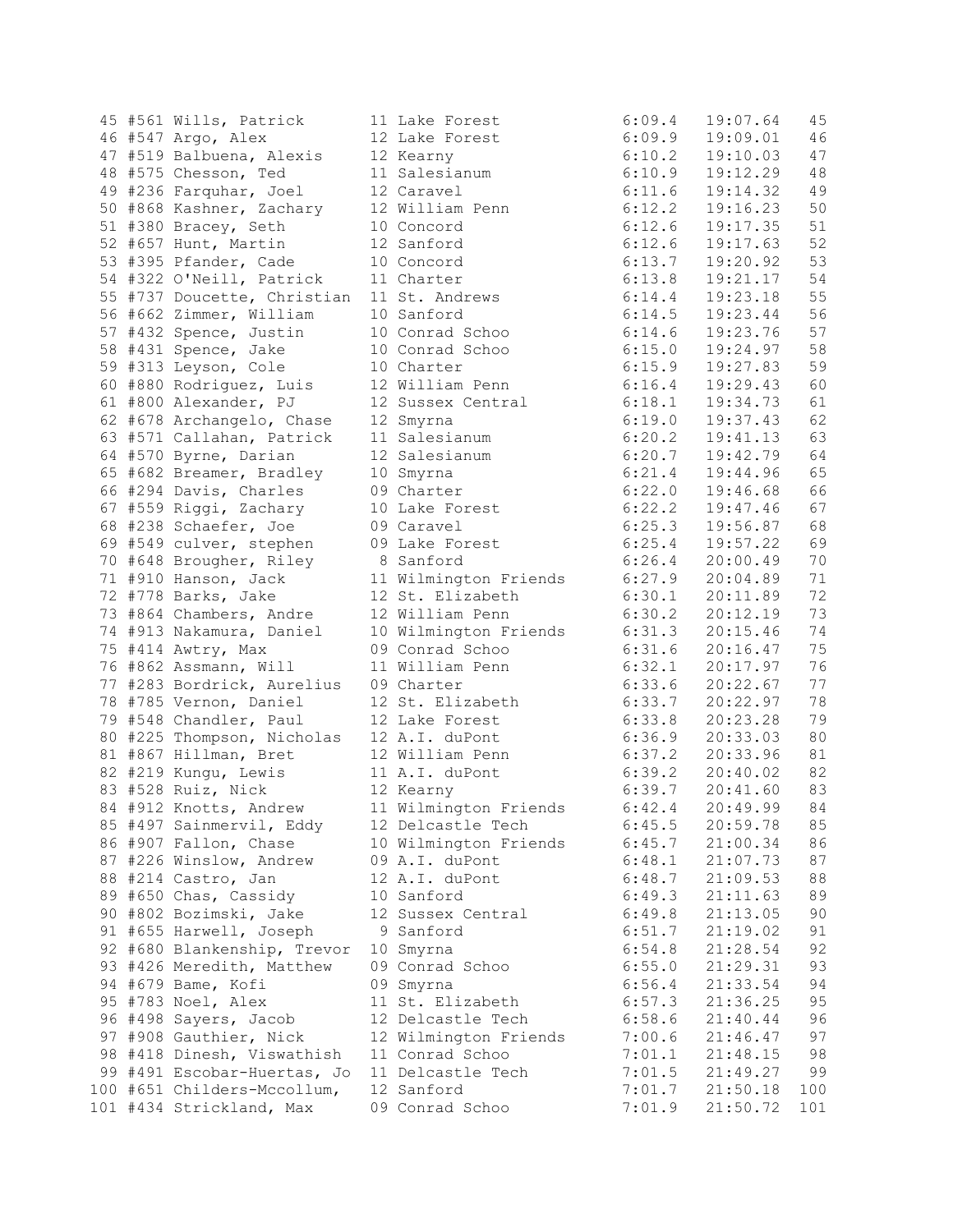|  | 102 #234 Baines, Cameron   | 8 Caravel         | 7:03.2 | 21:54.74     | 102 |
|--|----------------------------|-------------------|--------|--------------|-----|
|  | 103 #419 Eckrich, Joshua   | 10 Conrad Schoo   | 7:03.4 | 21:55.39     | 103 |
|  | 104 #489 Bib, Zach         | 09 Delcastle Tech | 7:05.4 | 22:01.47     | 104 |
|  | 105 #818 Ramirez, Imer     | 12 Sussex Central | 7:07.1 | 22:06.83     | 105 |
|  | 106 #495 Queen, Khalil     | 12 Delcastle Tech | 7:11.3 | 22:19.85     | 106 |
|  | 107 #819 Sosnoski, Ryan    | 10 Sussex Central | 7:14.5 | 22:29.70     | 107 |
|  | 108 #782 Levine, Adam      | 09 St. Elizabeth  | 7:14.6 | 22:30.06     | 108 |
|  | 109 #780 Kennard, Aidan    | 09 St. Elizabeth  | 7:15.4 | 22:32.63     | 109 |
|  | 110 #220 Lynch, Rob        | 12 A.I. duPont    | 7:29.5 | 23:16.54     | 110 |
|  | 111 #781 Kennard, Declan   | 12 St. Elizabeth  | 7:35.6 | 23:35.27     | 111 |
|  | 112 #347 Kosh, Michael     | 10 Christiana     | 7:49.9 | 24:19.85     | 112 |
|  | 113 #222 Pehowic, Noach    | 09 A.I. duPont    | 7:56.5 | 24:40.22     | 113 |
|  | 114 #493 Minner, Noah      | 12 Delcastle Tech | 7:59.0 | 24:47.96     | 114 |
|  | 115 #496 Rousseau, Derek   | 09 Delcastle Tech | 7:59.1 | 24:48.28     | 115 |
|  | 116 #239 Stout, Jacob      | 09 Caravel        | 8:37.7 | 26:48.14 116 |     |
|  | 117 #349 Pierre, Schnaider | 10 Christiana     | 9:41.5 | 30:06.66     | 117 |

## **Team Scores**

| Rank Team<br>=========================                                     | Total | 1              | $\overline{2}$ | 3  | 4  | 5  | $*6$ | $*7$ |  |
|----------------------------------------------------------------------------|-------|----------------|----------------|----|----|----|------|------|--|
| 1 Delaware Military Academy<br>1:29:46.47<br>Total Time:                   | 74    | $\overline{4}$ | 12             | 13 | 21 | 24 | 25   | 32   |  |
| 17:57.30<br>Average:<br>2 St. Andrews<br>Total Time:<br>1:30:14.61         | 87    | 2              | 18             | 19 | 20 | 28 | 31   | 55   |  |
| 18:02.93<br>Average:<br>3 Concord<br>Total Time:<br>1:31:00.28             | 100   | 6              | 10             | 14 | 27 | 43 | 51   | 53   |  |
| 18:12.06<br>Average:<br>4 Kearny<br>Total Time:<br>1:32:38.06              | 139   | 9              | 16             | 36 | 37 | 41 | 47   | 83   |  |
| 18:31.62<br>Average:<br>5 Smyrna<br>Total Time:<br>1:32:46.09              | 167   | 3              | 8              | 29 | 62 | 65 | 92   | 94   |  |
| 18:33.22<br>Average:<br>6 Salesianum<br>Total Time:<br>1:34:19.84          | 186   | 26             | 33             | 35 | 44 | 48 | 63   | 64   |  |
| 18:51.97<br>Average:<br>7 William Penn<br>Total Time:<br>1:34:33.50        | 205   | 5              | 17             | 50 | 60 | 73 | 76   | 81   |  |
| 18:54.70<br>Average:<br>8 Lake Forest<br>Total Time:<br>1:34:58.49         | 208   | 11             | 39             | 45 | 46 | 67 | 69   | 79   |  |
| 18:59.70<br>Average:<br>9 Sussex Central<br>Total Time:<br>1:35:53.63      | 222   | 7              | 30             | 34 | 61 | 90 | 105  | 107  |  |
| 19:10.73<br>Average:<br>10 Charter<br>Total Time:<br>1:35:55.76            | 233   | 38             | 40             | 42 | 54 | 59 | 66   | 77   |  |
| 19:11.16<br>Average:<br>11 Wilmington Friends<br>Total Time:<br>1:35:59.97 | 245   | $\mathbf{1}$   | 15             | 71 | 74 | 84 | 86   | 97   |  |
| 19:12.00<br>Average:<br>12 Sanford<br>Total Time:<br>1:41:12.21            | 358   | 52             | 56             | 70 | 89 | 91 | 100  |      |  |